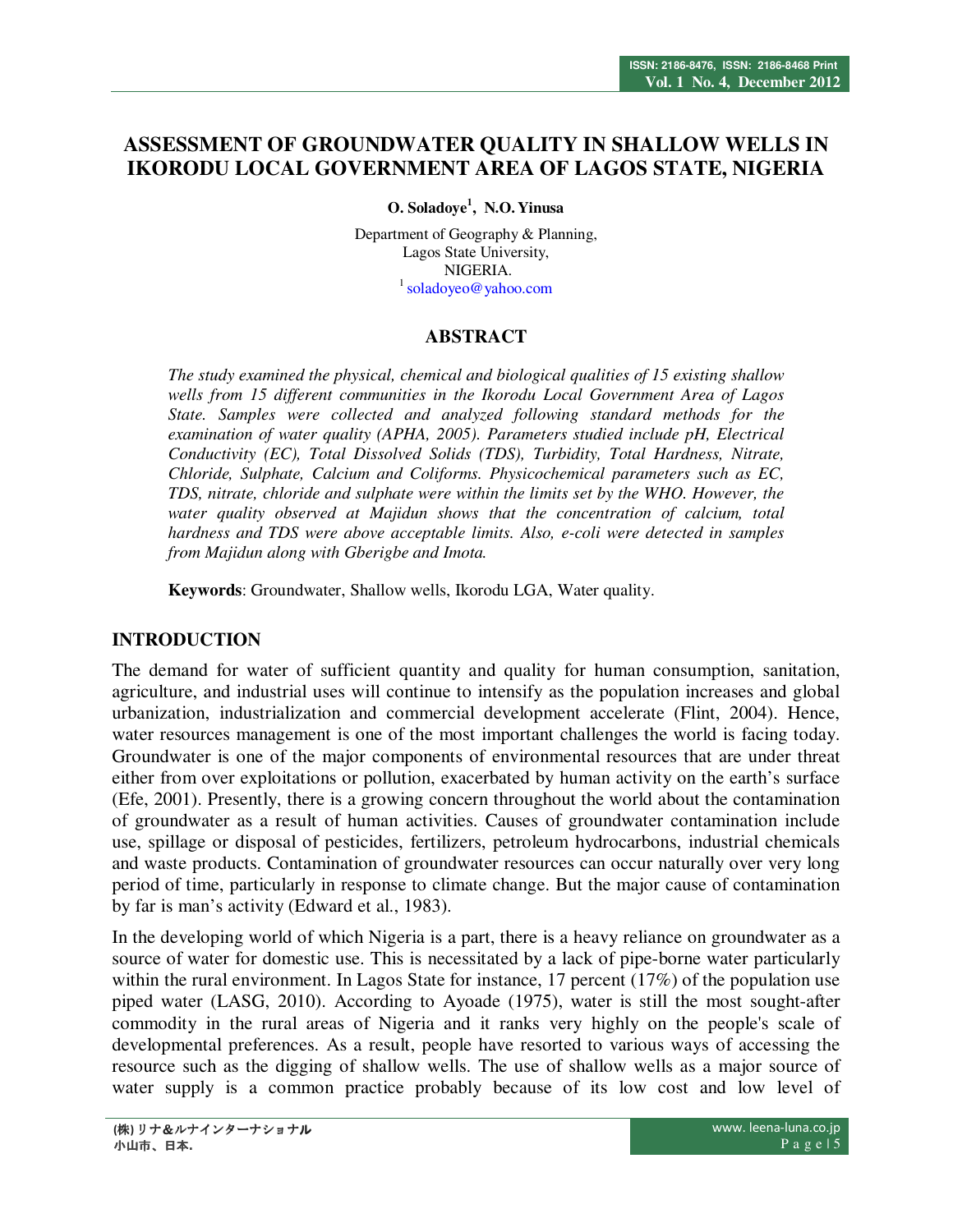technological know-how. In a recent household survey carried out in Lagos, LASG (2010) observed that about 68% of the population depends on underground water source for their daily water supply. There is no regulation guiding the construction and use of water wells. Therefore, home-owners build wells arbitrarily. According to Egboka, et. al., (1989), groundwater pollution and contamination have become a common occurrence in developing countries such as Nigeria. With this in view, it has become necessary to monitor the quality of underground water being accessed by the populace. This work was embarked upon to study the quality of groundwater within Ikorodu Local Government Area (LGA) of Lagos. In order to safeguard the long-term sustainability of the groundwater resources, the quality of water needs to be continually monitored (Raihan and Alam, 2008). The overall goal of such assessment is to obtain a comprehensive picture of the spatial distribution of groundwater quality and of the changes that occur, either naturally, or under the influence of man (Wilkinson and Edworthy, 1981).

#### **Study Area**

Ikorodu LGA is located approximately between latitude  $6^0$  37' -  $6^0$  45'N and longitude  $3^0$  3' -  $3^0$ 5'East with a land area of about 394 sq. kilometers. It is bounded in the east and west by Epe and Somolu Local Government Areas respectively, in the south by the Lagos lagoon, and towards the north by Ogun State (Odumosu et al., 1999). The area enjoys a tropical climate with distinct dry and wet seasons. The dry season is short and occurs between November and March while the wet season starts from April to November. Rainfall is less than 2500mm every year and temperature is not less than  $30^{\circ}$ C on the average throughout the year (Odumosu and Balogun, 1999). The vegetation pattern is a reflection of the climatic condition of the mangrove forest which is made up of mangrove plants of different species such as mahogany. The climate condition and vegetation pattern favours agricultural practice.

Ikorodu LGA is located in an upland area with topography that enhances effective drainage through which several rivers flow into the Lagos lagoon. The area is directly underlain by the Benin formation which consists largely of sands / sandstones with lenses of shale's and clays. The formation is thin in Ikorodu and this does not favour it as an important aquifer (Offodile, 2002). In addition, the arenaceous nature of the Benin formation makes it susceptible to contamination from anthropogenic sources. Based on the 2006 census, the population of the study area is put at 535,619.



**Figure 1. Map of Lagos State, showing the location of the study area**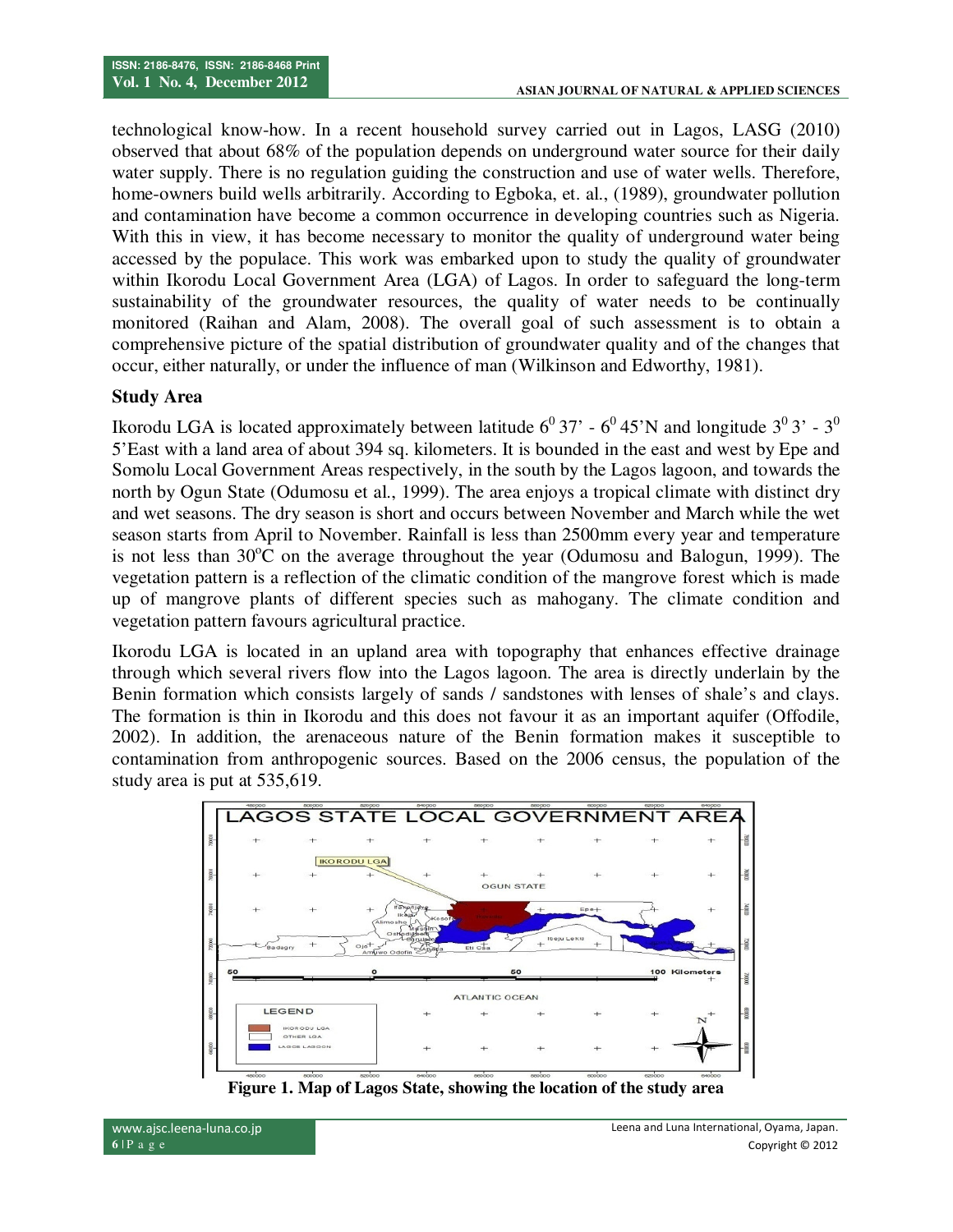## **MATERIALS AND METHODS**

Groundwater samples were collected from 15 hand-dug wells in different parts of the study area. The water samples were collected using plastic bailers and stored in 1 litre plastic bottles. The bottles were first washed with deionized water, and then rinsed several times with the sample water before collection in order to avoid any contamination. After taking each sample, the bottle was tightly capped to minimize contamination and escape of gases. The bottles were labeled according to the code numbers allotted to each sampling well and were then stored in an icepacked cooler for onward transfer to the laboratory at Chemistry Department, University of Lagos, Nigeria. The analysis was carried out within 24 hours after collection.

Water quality parameters which were considered in this study include pH, Electrical Conductivity (EC), Total Dissolved Solids (TDS), Turbidity, Nitrate, Chloride, Sulphate, Total Hardness, Calcium and Coliforms. TDS, pH and EC were determined in the field using mercury filled thermometer, pH meter and Mark electronic switchgear conductivity meter respectively. Other parameters were determined in the laboratory by a chemical analyst using standard methods. The concentration levels of each physical and chemical parameter observed were subjected to descriptive analysis using SPSS 17.0 for Windows. Also, the results were compared with standards set by WHO. This was done using bar charts derived from the laboratory results of each water parameter under study and line graghs from WHO set limits as shown in Figure 3  $(a - i)$ . The sampling wells were plotted on the x-axis while the level of concentration of water parameters were on the y-axis. The sampling wells were represented by numbers 1-15 as indicated in Table 2. Number 16 represents the WHO maximum limits for each parameter.



**Figure 2. Map of study area showing location of sampling wells**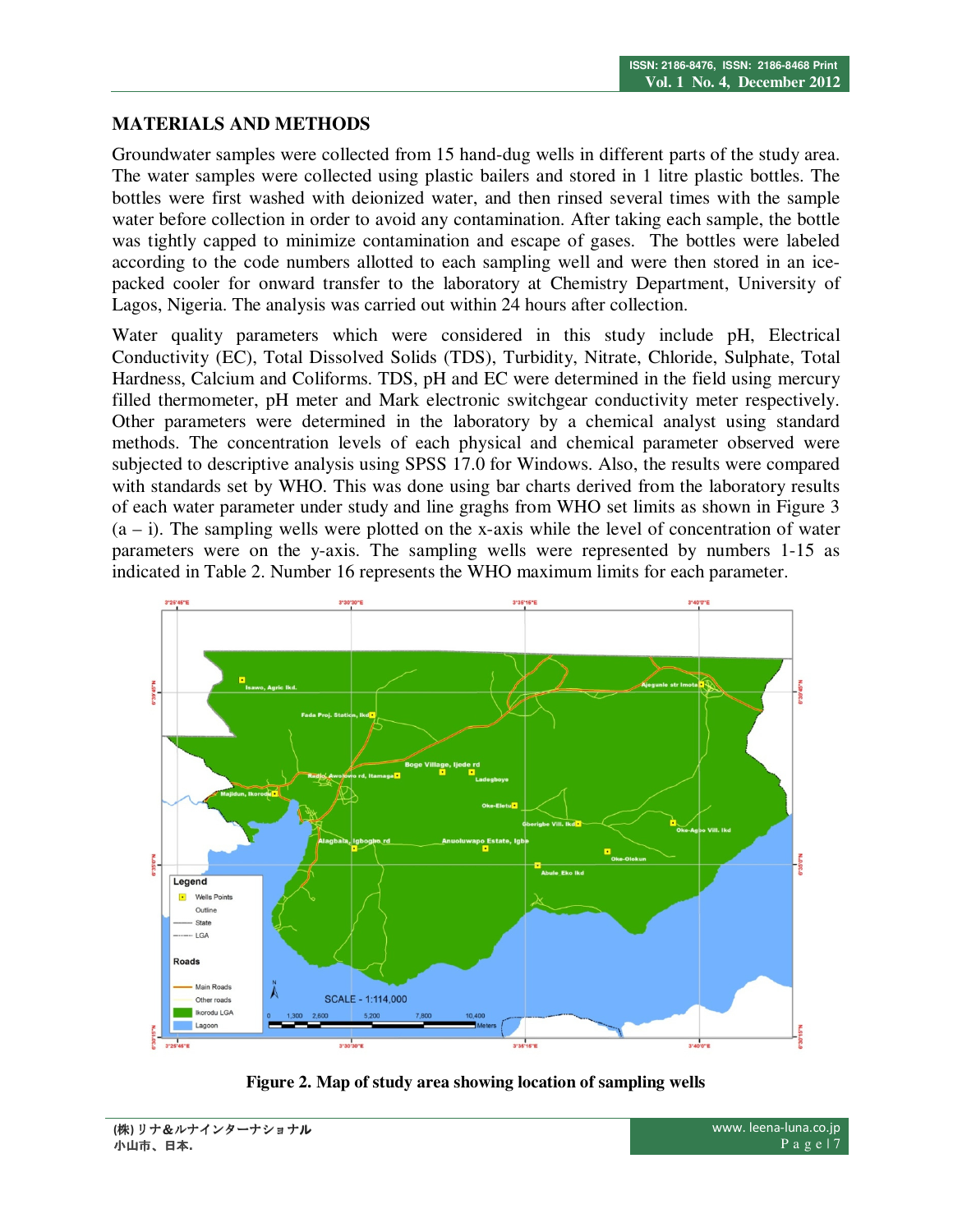## **RESULTS AND FINDINGS**

## **pH**

The pH value or hydrogen ion concentration is a measurement of the acidity or alkalinity of water. pH is measured on a scale that runs from 0-14. Seven (7) is neutral, while measurements below 6.5 indicates the presence of acid and measurements above 7 indicates alkalinity. The water analysis results derived from the samples taken in the field are shown below in Table 1. The pH value varied between 5.79 and 8.78. The minimum pH which is 5.79 was found in sample point 12 (Agbowa) while the maximum pH (8.78) was from sample point 14 (Igbogbo). The mean pH value as presented in Table 2 is 6.92 with a standard deviation of 0.826.

In the WHO (1998) standard for drinking water, pH level was set at between 6.5 and 8.5. From the bar chart shown in Figure 3(a), pH was found below the 6.5 minimum in 6 locations namely Odogunyan, Boge, Ladegboye, Oke-Agbo, Agbowa and Itamaga confirming slightly excess hydroxyl ion and more hydrogen ions indicating an acidic solution with a pit value less than 7.0 (Powell, 1964). However, the pH values in Isawo, Oke-Eletu, Abule-Eko, Gberigbe, Agura, Imota, Igbogbo and Majidun were slightly alkaline. The varied pH levels in the study areas may be partly attributed to the differential organic matter content in the soil. Richard et al. (1996) noted that low pH levels obtained in well waters may be traced to the acidity produced by organic waste decomposing under partially reducing conditions into organic acids.

|                | <b>Detected Level of Water Parameter</b> |      |                                 |                          |                    |                            |                               |                               |                                      |                            |                       |
|----------------|------------------------------------------|------|---------------------------------|--------------------------|--------------------|----------------------------|-------------------------------|-------------------------------|--------------------------------------|----------------------------|-----------------------|
| Sample Code    | Location                                 | pH   | $(\mu Sam^{-1})$<br>$E_{\rm C}$ | $(\mathrm{mg/l})$<br>TDS | Turbidity<br>(FTU) | Nitrate<br>$(\text{mg/l})$ | Chloride<br>$(\mathrm{mg/l})$ | Sulphate<br>$(\mathrm{mg/l})$ | Hardness<br>$(\text{map1})$<br>Total | Calcium<br>$(\text{mg/l})$ | Coliforms<br>(cfulml) |
| $\mathbf{1}$   | Isawo                                    | 7.35 | 202.0                           | 142.0                    | 2.0                | 1.7                        | 62.0                          | 5.0                           | 74.0                                 | 42.0                       | 0.0                   |
| $\overline{2}$ | Odogunyan                                | 6.03 | 56.4                            | 37.0                     | 0.0                | 0.41                       | 18.0                          | 2.0                           | 18.0                                 | 16.0                       | 0.0                   |
| 3              | <b>Boge</b>                              | 5.86 | 53.5                            | 35.8                     | 8.0                | 0.32                       | 16.0                          | 2.0                           | 6.0                                  | 6.0                        | 0.0                   |
| $\overline{4}$ | Yarakan-<br>OkeEletu                     | 7.34 | 81.7                            | 55.9                     | 0.0                | 0.49                       | 12.0                          | 3.0                           | 48.0                                 | 6.0                        | 0.0                   |
| 5              | Abule Eko                                | 7.35 | 112.4                           | 78.9                     | 0.0                | 1.01                       | 16.0                          | 4.0                           | 66.0                                 | 44.0                       | 0.0                   |
| 6              | Gberigbe                                 | 7.58 | 271.0                           | 198.0                    | 6.0                | 3.26                       | 14.0                          | 8.0                           | 94.0                                 | 48.0                       | $1.0\times101$        |
| $\tau$         | Agura                                    | 7.56 | 59.2                            | 38.7                     | 3.0                | 0.58                       | 10.0                          | 1.0                           | 20.0                                 | 12.0                       | 0.0                   |
| 8              | Ladegboye                                | 6.30 | 49.8                            | 32.8                     | 0.0                | 0.24.                      | 16.0                          | 2.0                           | 16.0                                 | 14.0                       | 0.0                   |
| 9              | Igbe                                     | 6.84 | 99.3                            | 64.5                     | 0.0                | 0.49                       | 14.0                          | 3.0                           | 54.0                                 | 50.0                       | 0.0                   |
| 10             | Oke Agbo                                 | 6.24 | 59.8                            | 38.3                     | 0.0                | 0.27                       | 14.0                          | 2.0                           | 26.0                                 | 22.0                       | 0.0                   |
| 11             | Imota                                    | 7.23 | 387.0                           | 227.0                    | 4.0                | 5.17                       | 36.0                          | 6.0                           | 64.0                                 | 56.0                       | $1.4 \times 10^{1}$   |
| 12             | Agbowa                                   | 5.79 | 281.0                           | 203.0                    | 2.0                | 4.92                       | 48.0                          | 5.0                           | 92.0                                 | 74.0                       | 0.0                   |
| 13             | Itamaga                                  | 6.27 | 42.3                            | 27.3                     | 0.0                | 0.17                       | 16.0                          | 2.0                           | 14.0                                 | 10.0                       | 0.0                   |
| 14             | Igbogbo                                  | 8.78 | 171.4                           | 119.3                    | 0.0                | 3.08                       | 56.0                          | 4.0                           | 22.0                                 | 12.0                       | 0.0                   |
| 15             | Majidun                                  | 7.29 | 730.0                           | 529.0                    | 0.0                | 7.87                       | 21.0                          | 15.0                          | 178.0                                | 138.0                      | $1.2 \times 10^{1}$   |

| <b>Table 1. Result of Laboratory Analysis of Water Samples</b> |  |
|----------------------------------------------------------------|--|
|----------------------------------------------------------------|--|

Source: Fieldwork, 2011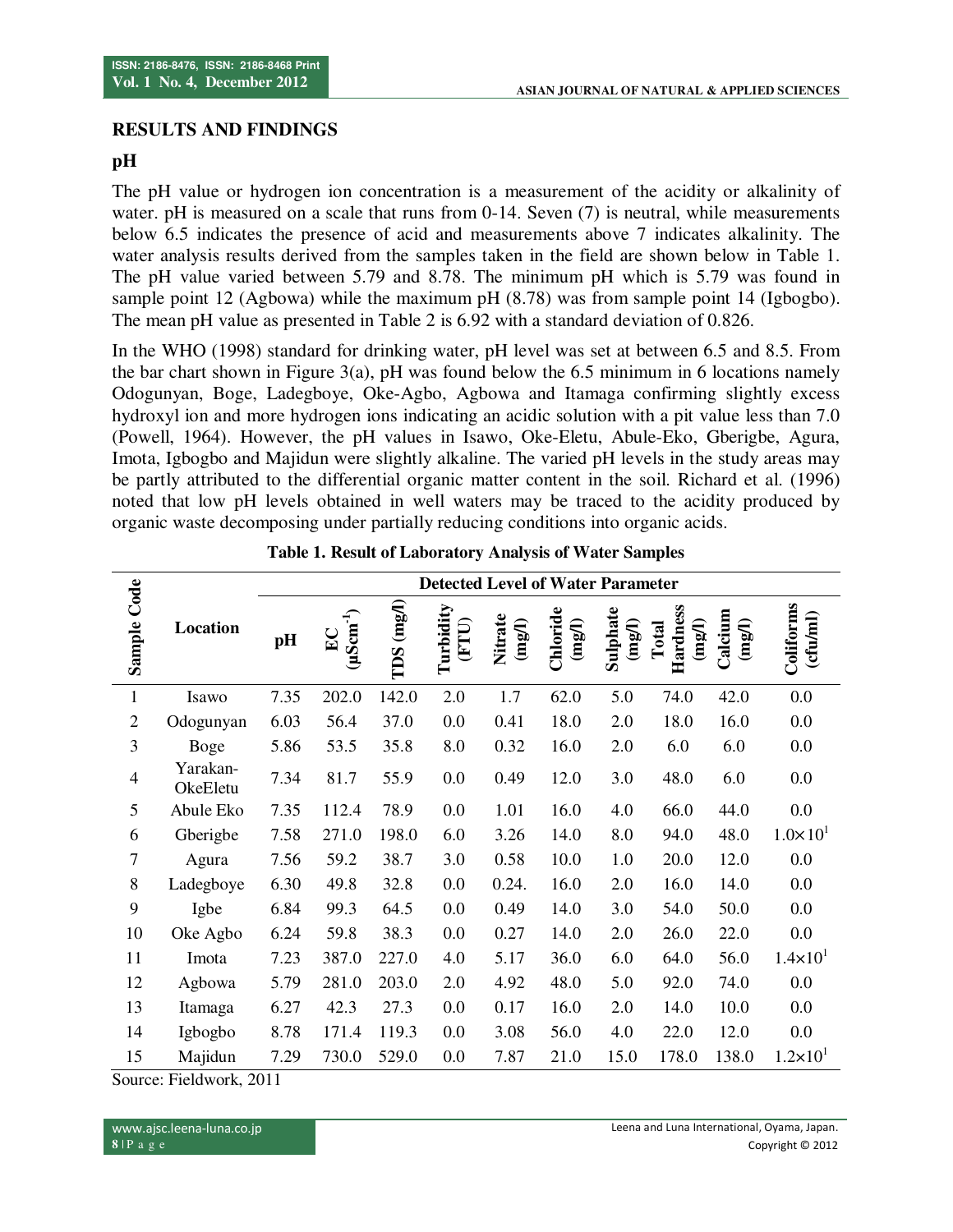| <b>Parameters</b>     | N  | <b>Minimum</b> | <b>Maximum</b> | <b>Mean</b> | <b>Std. Deviation</b> |  |
|-----------------------|----|----------------|----------------|-------------|-----------------------|--|
| pH                    | 15 | 5.79           | 8.78           | 6.9207      | .82602                |  |
| EC                    | 15 | 42.30          | 730.00         | 177.1200    | 185.40360             |  |
| <b>TDS</b>            | 15 | 27.30          | 529.00         | 121.8333    | 132.14594             |  |
| <b>Turbidity</b>      | 15 | 0.00           | 8.00           | 1.6667      | 2.55417               |  |
| <b>Nitrate</b>        | 15 | 0.17           | 7.87           | 1.9987      | 2.36376               |  |
| <b>Chloride</b>       | 15 | 10.00          | 62.00          | 24.6000     | 17.16225              |  |
| <b>Sulphate</b>       | 15 | 1.00           | 15.00          | 4.2667      | 3.51460               |  |
| <b>Total Hardness</b> | 15 | 6.00           | 178.00         | 52.8000     | 45.26620              |  |
| Calcium               | 15 | 6.00           | 138.00         | 36.6667     | 35.24337              |  |
| <b>Coliforms</b>      | 15 | 0.00           | 14.00          | 2.4000      | 5.02565               |  |

**Table 2. Descriptive Statistics of Water Parameters** 

# **Electrical Conductivity (EC)**

EC is the ability of water to conduct electric current signifying chemical purity of a low electrical conductance (Benain et al., 1993). The values of EC ranged from  $42.3$  to  $730.0\mu\text{Scm}^{-1}$ . The mean value of EC for all the samples analyzed is  $177.12\mu\text{Scm}^{-1}$  while the standard deviation is 185.40360 as shown in Table 2. From Fig. 3, all the samples were within the permissible limits of WHO standards for drinking water. This shows that the water samples are not saline, the concentration of salts dissolved in the water is minimal, and the salt content of a water body is determined by its ability to conduct an electric current. The higher the salt concentration in water, the larger the current conducted and the higher the EC of water. Variations in EC could be as a result of poor casing of some of the wells and the effect of this can be pollution of the water through rust. The poor casing of well, when corroded, releases reddish-brown substances (rust) into the well, and this could lead to the accumulation of heavy metals such as iron which caused variations in EC values in the study area.

#### **Total Dissolved Solids (TDS)**

TDS is a measure of the amount of materials dissolved in water. The values of the TDS ranged between 27.3 to 529.0 mg/l with mean value of 121.8333. The highest value of 529.0mg/l was obtained from sampling well 15 (Majidun) and this exceeds the 500mg/l WHO maximum standard. The materials present which could determine the amount of TDS include carbonate, bicarbonate, chloride, sulphate, phosphate, nitrate, calcium, magnesium, sodium, organic ions and other ions. It could be implied in this study that the possible cause of low amount of TDS where applicable was the minimal presence of these chemicals in groundwater. On the other hand, the higher TDS value which exceeded WHO standard at Majidun could be due to the presence of the chemicals in groundwater.

## **Turbidity**

Turbidity is caused by the presence of suspended matter in water such as clays, mud, algae, silica and bacteria. Turbidity is a measure of cloudiness in water. The more turbid the water, the murkier it is. Turbidity may not adversely affect health but may cause need for additional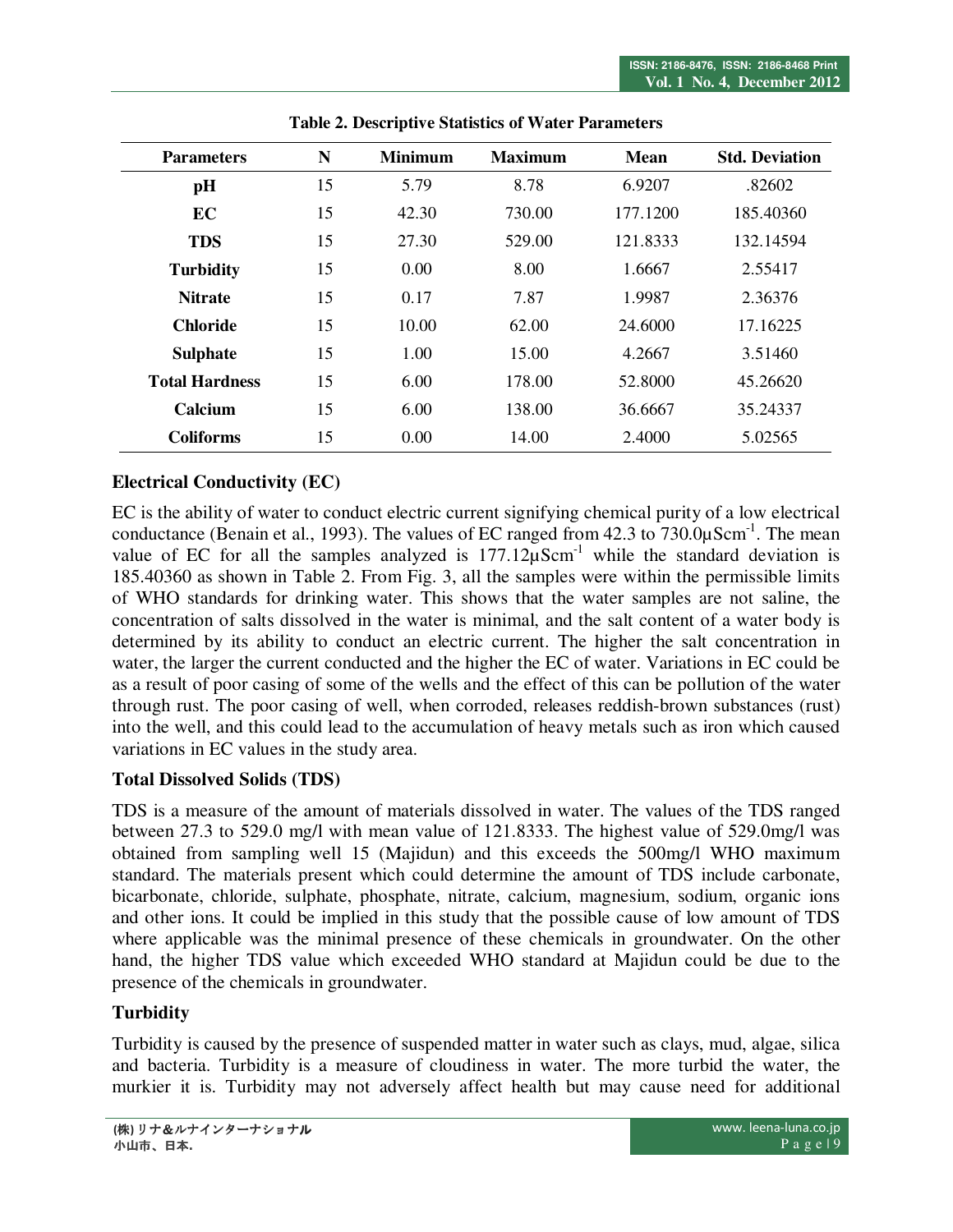treatment. In this study, the value of turbidity varies from 0.0 to the highest value of 8.0 FTU. The mean turbidity values of 1.6667 FTU in the study area are within the WHO standard. The maximum value was recorded at Boge village with 8.0 FTU which exceeded WHO standard. High turbidity values may indicate that sanitary integrity has been compromised.

## **Total Hardness**

Total hardness is characterized by the formation of insoluble salts of the fatty acids found in soaps and by the deposition of scale in heated surface (Powell, 1964). Total hardness is due to the presence of multivalent metal ions which come from minerals dissolved in the water. Large amounts of hardness are undesirable mostly for economic or aesthetic reasons. Total Hardness ranged from 6.0 to 178.0mg/l. Values at Isawo, Oke-Eletu, Abule-Eko, Gberigbe, Igbe, Imota, Agbowa and Majidun were above the WHO desirable limit of 30mg/l (Fig.3g).

## **Nitrate**

The concentration of nitrate was lowest at Itamaga with a value of 0.17 mg/l while the highest value of 7.87 mg/l was recorded at Majidun and the mean value was 1.9987 mg/l. The presence of nitrate could have been as a result of fecal coliform in water due to closeness of septic tank or soak away to wells in some locations. An excessive concentration of nitrate and or nitrite can be harmful to humans. Haruna and Mokhtar (2005) maintained that nitrate in water results from the production of toxic nitrogenous chemicals in water. The presence of nitrates in groundwater indicates possible contamination from decaying plant or animal material, agricultural fertilizers, manure or domestic waste and formations containing naturally occurring nitrogen compounds. There are potential health implications to high levels of nitrate in drinking water particularly to very young children. However, the result obtained shows that the nitrate level did not go beyond the World Health Organization (WHO) permissible limit of 10 mg/l in all the wells sampled in this study (Fig.3e).

## **Sulphate**

The presence of sulphate in water, determines the hardness of water. From Table 2, sulphate ranged from a minimum of 1.0 mg/l to a maximum of 15.0mg /l. The minimum value of sulphate was recorded at Agura with 1.0mg/l and the maximum value was recorded at Majidun with 15.0mg/l. All the wells in the study area are within the safe limit of sulphate concentration (200 mg /l*)* which makes it fit for drinking (Fig.3g).

## **Chloride**

The concentration of chloride at a range of 10 to 62 mg/l within the study area is low and falls within the WHO standards of 250 mg/l for potable water (Fig.3f). Its presence in all locations might have been as a result of fecal contaminant. According to Haruna and Mokhtar (2005), the presence of chloride in spring water is associated with fecal contamination.

## **Calcium**

From Table 2, the lowest value was 6mg/l while the highest value was 138 mg/l. Calcium, which is essential for nervous system and for the formation of bones, is commonly present in all water bodies where it usually comes from the leaching of rocks. With the exception of Majidun, calcium concentration falls below the WHO maximum permissible level (MPL) of concentration in water for drinking purpose. This may be due to little or no interaction of water with the underlying basement rock (the principal source of calcium). The concentration of calcium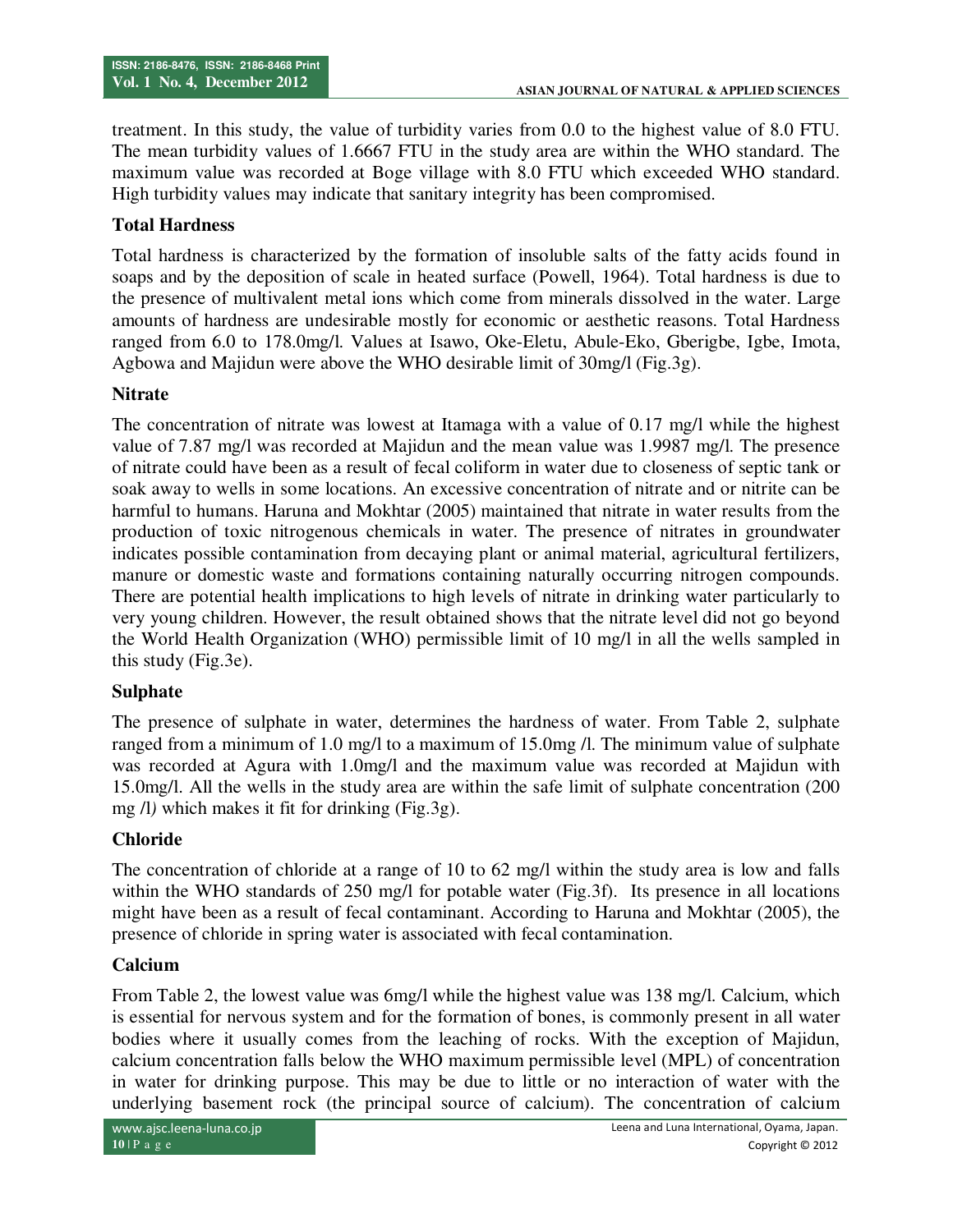(138.0mg/l) in Majidun sampling well is higher than the WHO maximum limit of 75 mg/l (Fig.3i).

#### **Coliforms**

Result from Table 2 shows that ecoli is present in three sampling wells namely Gberigbe, Imota and Majidun. Coliform in water in these communities is an indication of fecal contamination. This shows that substances which are present in waste matter leaches to groundwater and are transported in it. Dillion (1997) asserted that in areas where the waste matter is not properly disposed, for example a pit latrine, the liquid soaks away through the base and sides of the pit. The presence of fecal coliform in water indicates that fecal pollution had. This poses great danger to human health. Contamination of water by human waste deposit constitutes the most common mechanism for transmission of micro-organisms to humans (WHO, 1985). These pathogenic organisms are responsible for the infection of the intestinal tracts and the diseases caused include diarrhea, cholera, bacillary dysentery, typhoid, hepatitis and so on. The incidence of water borne diseases can therefore be attributed to untreated or poorly treated groundwater that contains pathogens.



**Figure 3 (a).** 



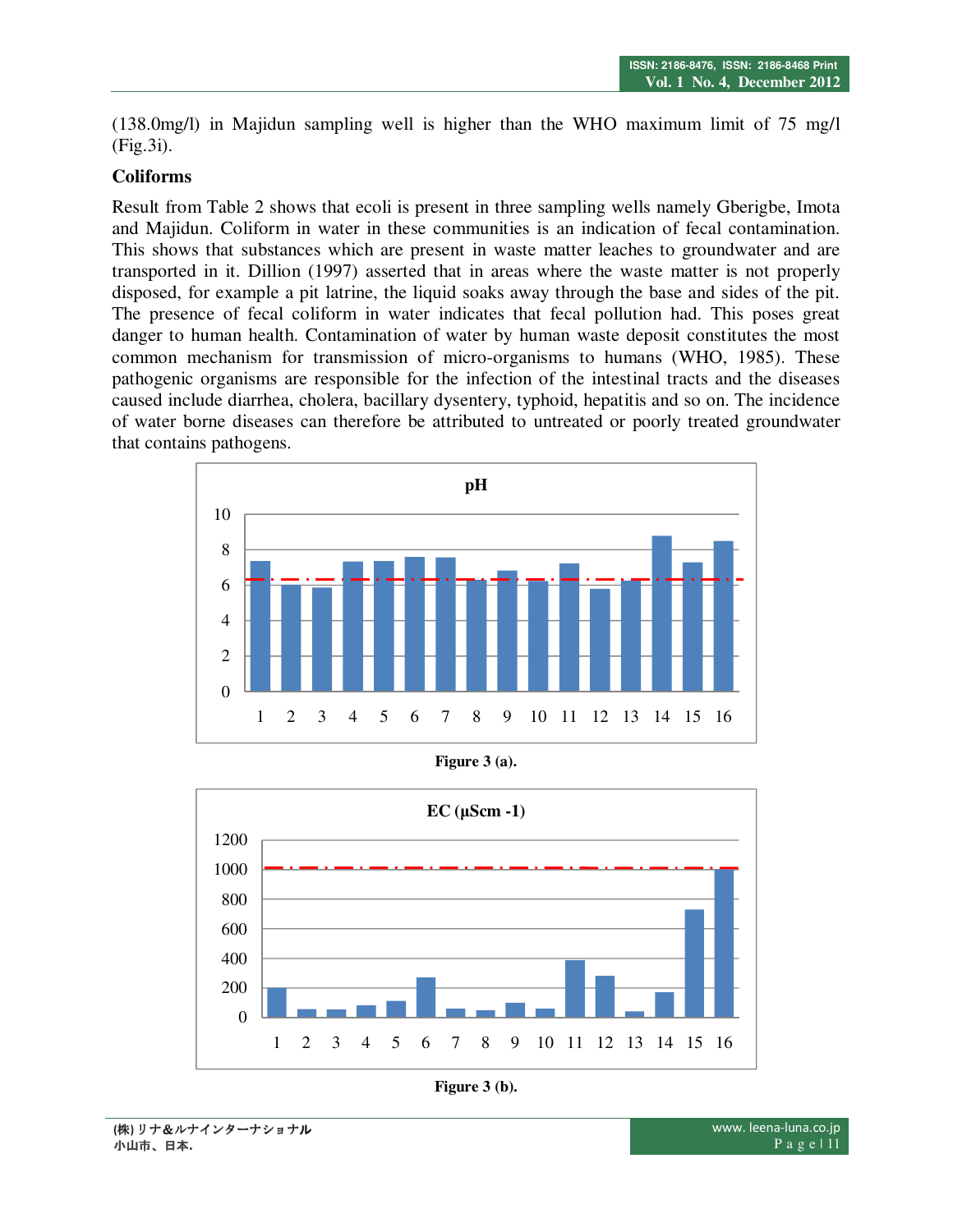

**Figure 3 (c).**



**Figure 3 (d).** 



**Figure 3 (e).**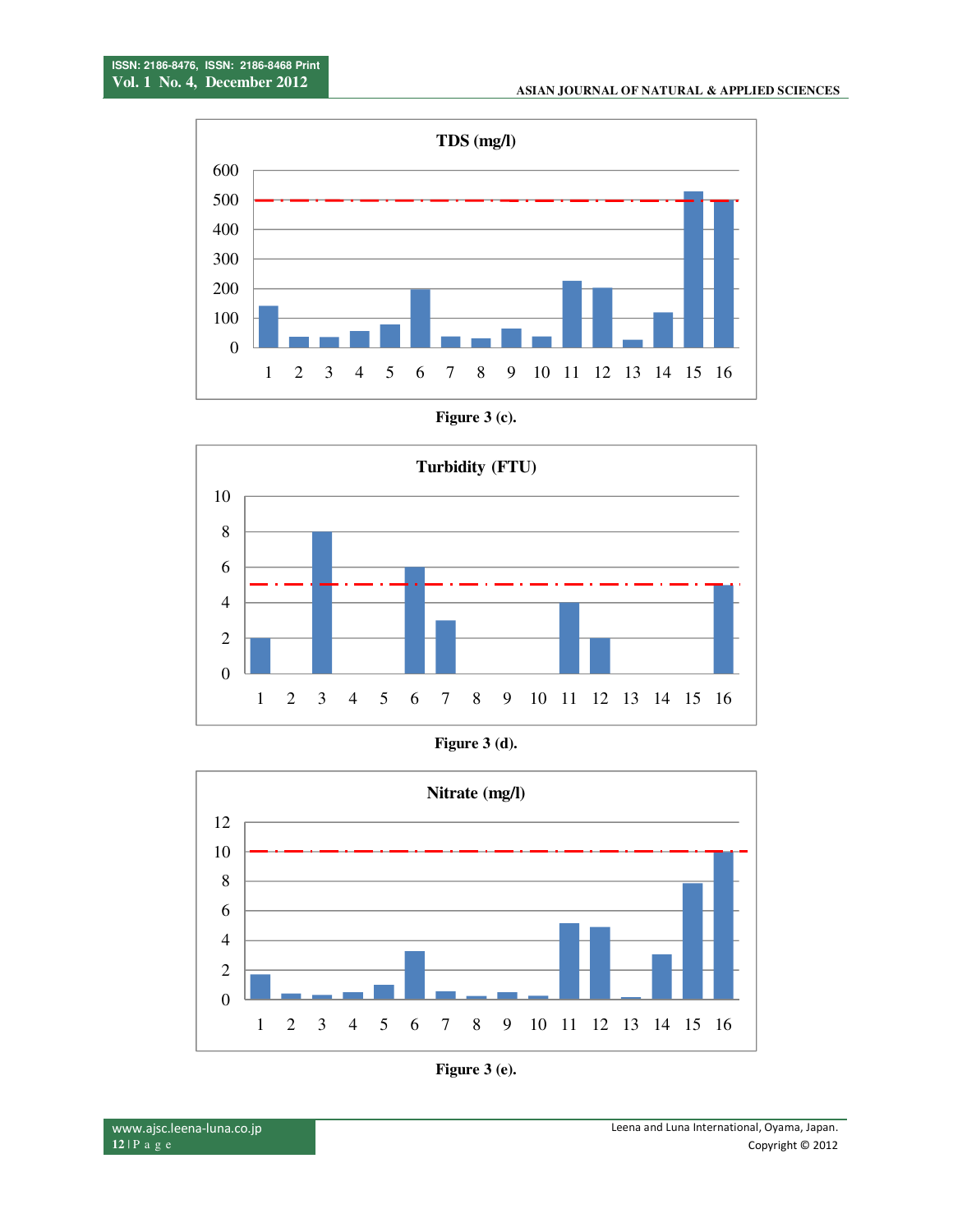





**Figure 3 (g).** 



**Figure 3 (h).**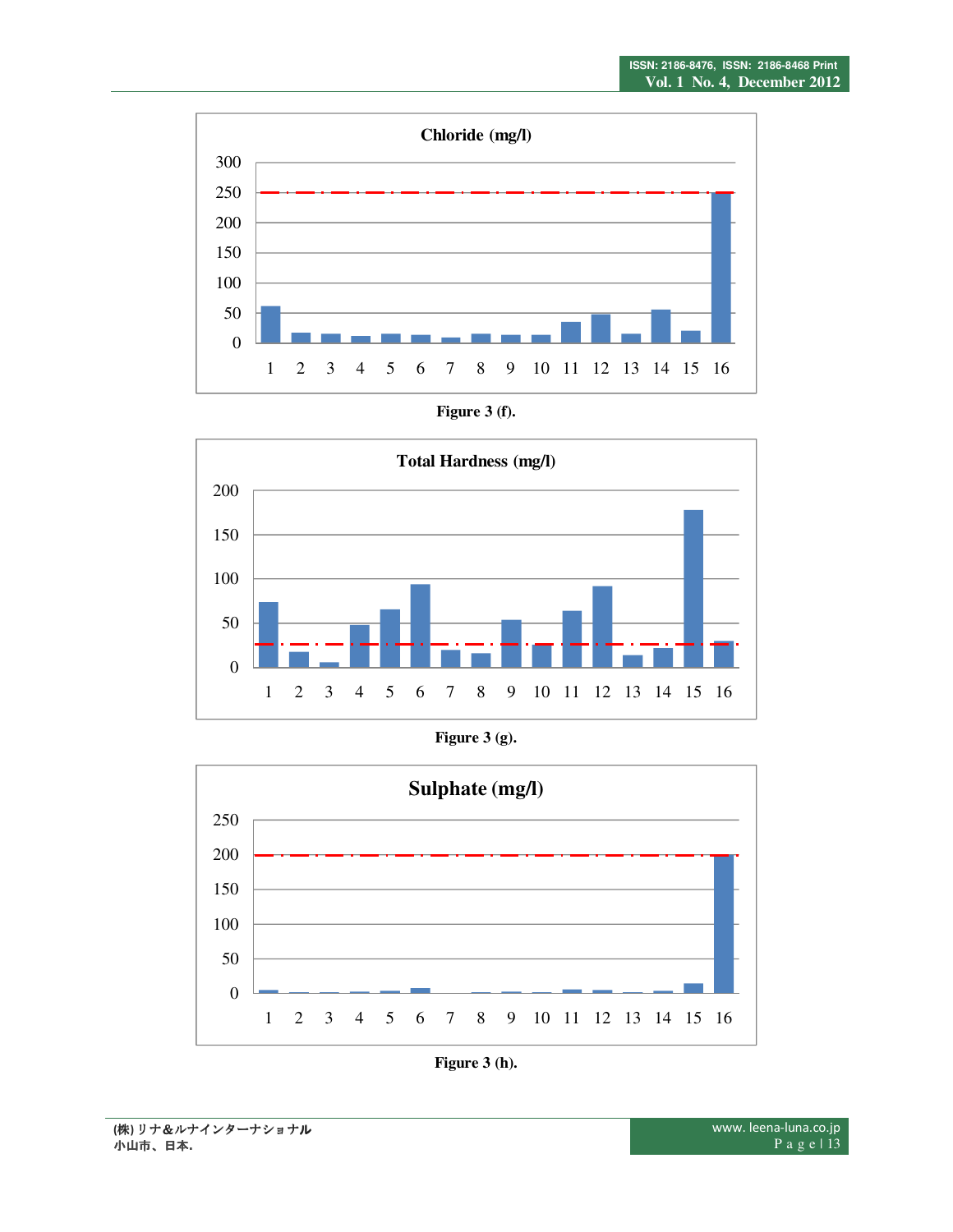

**Figure 3 (i).** 



**Figure 3 (j).** 

**Figure 3. Concentration of water parameters in relation to the WHO (1998) standard**

#### **CONCLUSION**

From this study, it can be concluded that most of the results are in line with the safe limits of the standard set by the WHO for drinking water. However, some results like Total Hardness and Coliforms are beyond the standard set by the WHO for drinking water in some locations. The presence of significant counts of coliforms bacteria is indicative of inadequacy of the depth of the wells or a breach of sanitary integrity of the wells. Water quality in shallow wells at Gberigbe, Imota and Majidun found to be contaminated may be related to these causal factors. Other water quality parameters investigated (pH, EC, TDS, turbidity, Nitrate, Chloride, sulphate, and Calcium) are within the WHO standards or are at the borderline of permissible limits, making the water acceptable for many domestic uses.